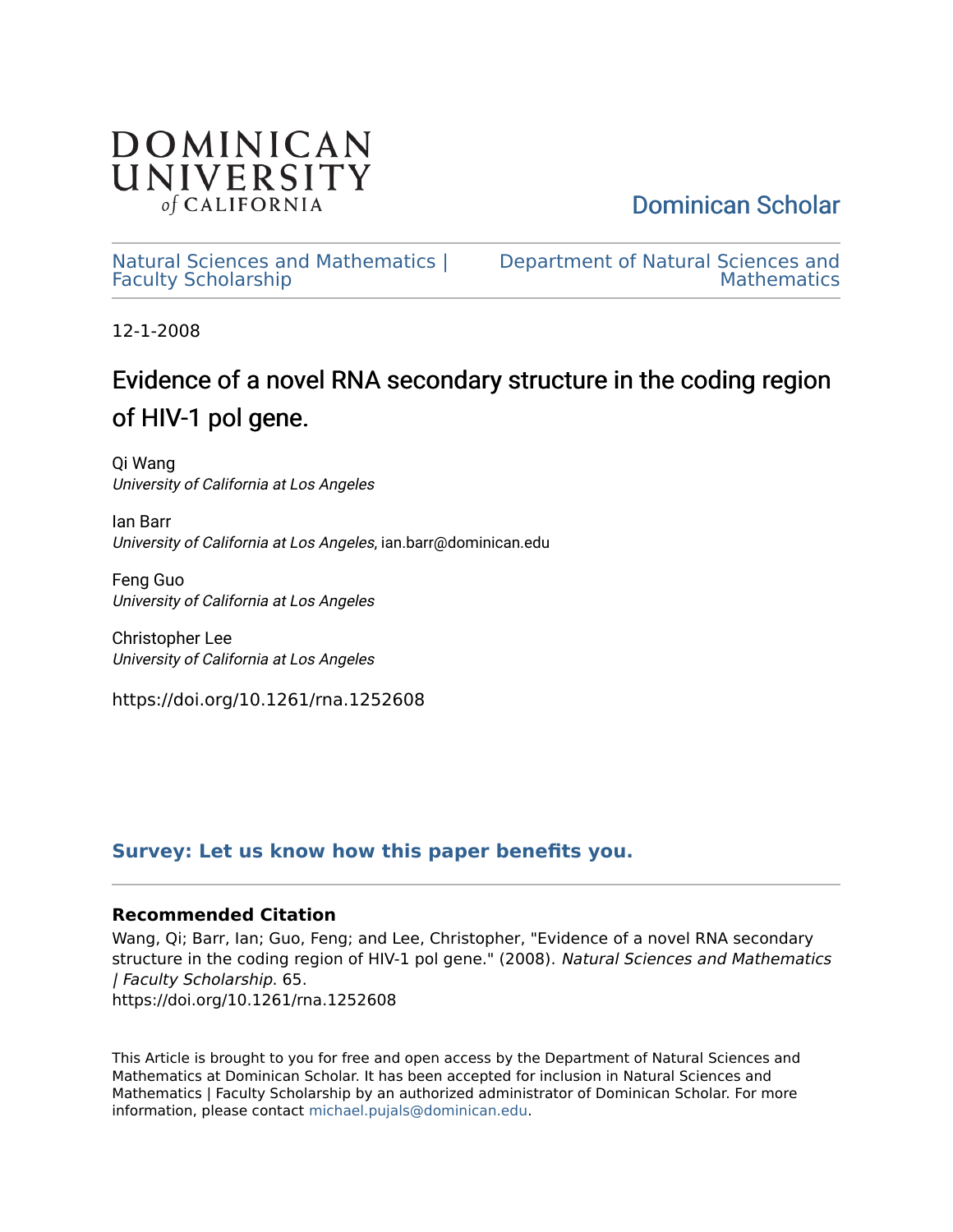# Evidence of a novel RNA secondary structure in the coding region of HIV-1 pol gene

# OI WANG, $^{1,2}$  IAN BARR, $^{1,3}$  FENG GUO, $^{1,3}$  and CHRISTOPHER LEE<sup>1,2</sup>

<sup>1</sup>Molecular Biology Institute, University of California at Los Angeles, Los Angeles, California 90095, USA

<sup>2</sup> Center for Computational Biology, Department of Chemistry and Biochemistry, Institute of Genomics and Proteomics,

University of California at Los Angeles, Los Angeles, California 90095, USA

3 Department of Biological Chemistry, David Geffen School of Medicine, University of California at Los Angeles,

Los Angeles, California 90095, USA

#### ABSTRACT

RNA secondary structures play several important roles in the human immunodeficiency virus (HIV) life cycle. To assess whether RNA secondary structure might affect the function of the HIV protease and reverse transcriptase genes, which are the main targets of anti-HIV drugs, we applied a series of different computational approaches to detect RNA secondary structures, including thermodynamic RNA folding predictions, synonymous variability analysis, and covariance analysis. Each method independently revealed strong evidence of a novel RNA secondary structure at the junction of the protease and reverse transcriptase genes, consisting of a 107-nucleotide region containing three stems, A, B, and C. First, RNA folding calculations by mfold and RNAfold both predicted the secondary structure with high confidence. Moreover, the same structure was predicted in a diverse set of reference sequences in HIV-1 group M, indicating that it is conserved across this group. Second, the predicted base-pairing regions displayed markedly reduced synonymous variation (approximately threefold lower than average) in a data set of 20,000 HIV-1 subtype B sequences from clinical samples. Third, independent analysis of covariation between synonymous mutations in this data set identified 10 covariant mutation pairs forming two diagonals that corresponded exactly to the sites predicted to base-pair in stems A and B. Finally, this structure was validated experimentally using selective 2'-hydroxyl acylation and primer extension (SHAPE). Discovery of this novel secondary structure suggests many directions for further functional investigation.

Keywords: HIV-1 pol gene; RNA secondary structure; thermodynamic prediction; covariation; synonymous variability; SHAPE

# INTRODUCTION

HIV is the causative agent of AIDS, now a worldwide epidemic. One serious problem for the treatment of AIDS is HIV's ability to rapidly develop resistance to antiretroviral drugs. The majority of FDA-approved anti-HIV drugs target the protease and the reverse transcriptase in the HIV pol gene (Simon et al. 2006). In order to better understand the development of drug resistance, it may be important to understand the structure and function not only of the protease and reverse transcriptase proteins, but also of the pol gene itself, such as possible RNA secondary structures, since these could affect its function.

A number of RNA secondary structures have been identified in different parts of the HIV genome (Paillart et al. 2002; Abbink and Berkhout 2003; Damgaard et al. 2004; Hofacker et al. 2004; Ooms et al. 2007). There are some wellstudied examples, such as the trans-activating responsive (TAR) element at the 5'-end of the genome (Berkhout 1992), the Rev response element (RRE) in the *env* gene (Malim et al. 1989), and the gag/pol frame-shift hairpin (Parkin et al. 1992). They all have been found to play important roles in HIV transcription. In addition, it has been reported that an RNA secondary structure in the gp120 gene facilitated recombination, creating a recombination hot spot in HIV (Moumen et al. 2001; Galetto et al. 2004). All these studies suggest that RNA secondary structure in HIV plays important roles in the viral life cycle. One study has suggested a relationship between RNA secondary structure and drug resistance mutations in HIV (Schinazi et al. 1994).

Thus, one important goal is the complete identification of all RNA secondary structures in HIV, particularly

Reprint requests to: Christopher Lee, Molecular Biology Institute, 611 Charles E. Young Drive East, 609 Boyer Hall, University of California at Los Angeles, Los Angeles, CA 90095, USA; e-mail: leec@chem.ucla.edu; fax: (310) 206-7286.

Article published online ahead of print. Article and publication date are at http://www.rnajournal.org/cgi/doi/10.1261/rna.1252608.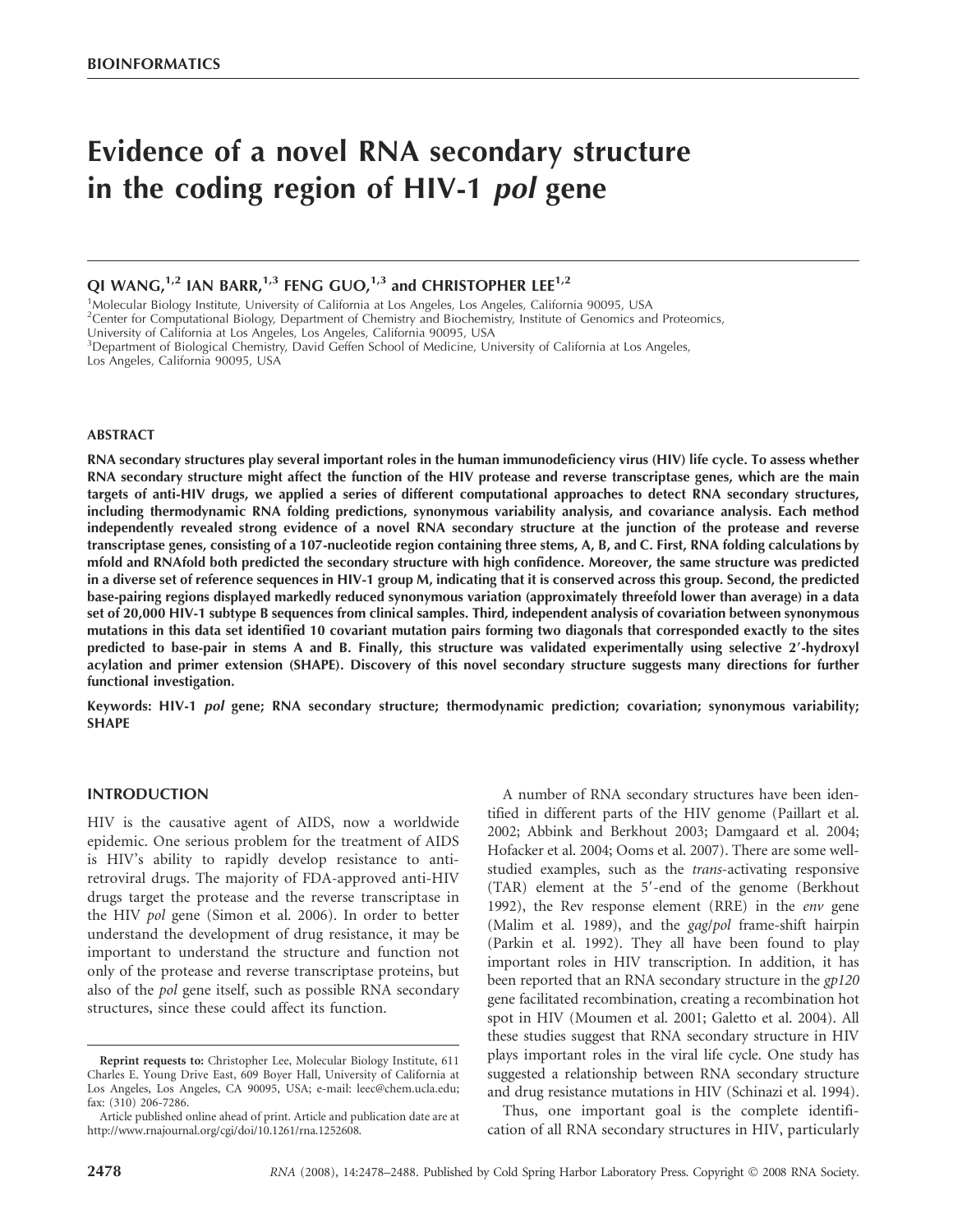in regions involved in drug resistance. This requires several different kinds of analysis. Energy-based RNA folding prediction programs can give useful predictions of likely structures, but are not in and of themselves adequate evidence for a specific structure. Comparative genomic methods provide a variety of ways to test such predictions (Mathews and Turner 2006). First, comparison of many related sequences can evaluate whether regions containing predicted secondary structures are more strongly conserved than neighboring regions. Furthermore, by focusing such analysis on synonymous sites, it is possible to distinguish whether conservation is due to selection pressure on the amino acid sequence (i.e., protein function) or on the RNA sequence itself (consistent with a functionally important RNA secondary structure). Second, comparative genomics can evaluate whether the

predicted secondary structure is conserved over a broader evolutionary clade. Finally, if sufficient data are available, mutation covariance analysis can directly indicate pairs of nucleotides that appear to be base-paired by identifying compensatory mutations. All of these approaches depend on having enough sequences to obtain statistically significant results.

The combination of energy-based folding and comparative genomic approaches has successfully detected RNA secondary structures in HIV. Hofacker et al. (1998) correctly identified the two well-known secondary structures TAR and RRE via a combination of thermodynamic structure prediction with phylogenetic comparison of as few as 13 full genomic sequences. The emergence of larger HIV sequence data sets provides a useful opportunity to take greater advantage of comparative genomics to identify all RNA secondary structures in HIV. Peleg et al. (2002) applied a combination of secondary structure prediction and the conservation assessment method to 178 env sequences and identified one novel RNA structure in the env gene. They also predicted another secondary structure in the *nef* gene through analyzing 106 nef sequences (Peleg et al. 2003).

In this study, we have applied thermodynamic prediction methods along with comparative sequence analyses of about 20,000 pol gene sequences, yielding strong evidence of a novel RNA secondary structure at the junction between the protease and reverse transcriptase coding regions.

# RESULTS

## Identification of a 107-nucleotide predicted RNA secondary structure

To search for possible RNA secondary structures in the pol gene, we ran RNA folding predictions for 201-nucleotide (nt) windows with a step size of 51 nt throughout the HIV-1 group M consensus gene sequence (starting from the first nucleotide of protease; see Materials and Methods), using the program RNAfold (Fig. 1; see Materials and Methods for details). To assess the significance of predictions in each window, we compared the minimal free energy (MFE) of



FIGURE 1. Minimal free energy (MFE) of 201-base fragments in the pol gene and its comparison with that of shuffled control sequences. (A) The x-axis is genomic coordinates for the 201-base fragments with respect to the first nucleotide in the protease; the  $y$ -axis is the MFE of the native fragment (solid line) and the mean MFE of 1000 corresponding shuffled control sequences (dotted line). (B) The x-axis is the same as in A; the y-axis is the difference in MFE of the native fragment from the mean value of 1000 shuffled control sequences. Shading indicates the significance of such difference in Z-score, which is the number of standard deviations from the mean of the shuffled control sequences. (C) Schematic diagram of the first half of the *pol* gene, up to the end of the reverse transcriptase. The genes and the positions of RNA secondary structures are marked. Coordinates are given starting from the first nucleotide in the protease, as in the rest of the article.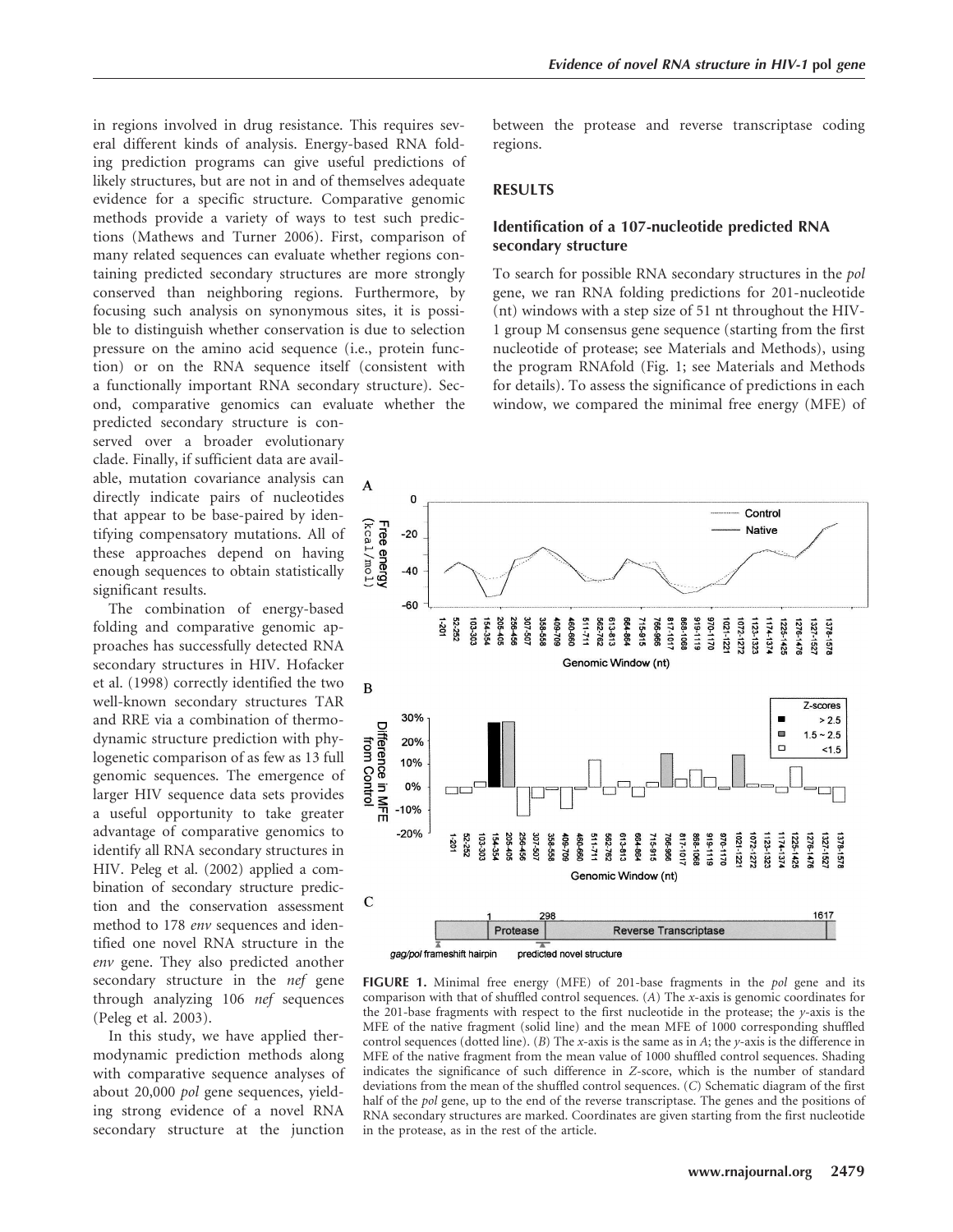the consensus gene sequence versus that of shuffled control sequences. Specifically, we calculated the Z-score for this difference (Fig. 1B; Simmonds et al. 2004) by generating a sample of 1000 shuffled sequences using DicodonShuffle (Katz and Burge 2003; see Materials and Methods), which preserves the encoded protein sequence, codon usage, and dinucleotide composition of the original sequence.

These analyses identified a region from nucleotides 205 to 354 that yielded a predicted RNA secondary structure (Fig. 2) with statistical significance. The same stem–loop structure was predicted in two adjacent 201-nt windows (nucleotides 154–354 and 205–405) with Z-scores (from the sequence shuffling tests) of 2.7 and 2.3, respectively. These Z-scores were statistically significant, yielding Pvalues of 0.003 and 0.012, respectively. Other predictions with weaker Z-scores were found between nucleotides 766 and 966 ( $Z = 2.1$ ) and 1021 and 1221 ( $Z = 2.1$ ).

A new set of predictions using the program mfold (Zuker 1989) was generated for nucleotide windows 154–354 and 205–405. In both windows, mfold predicted an identical secondary structure of 107 nt formed by nucleotide fragments 217–323 (Fig. 2), the same structure as predicted by the RNAfold. This structure, located at the junction of the protease and the reverse transcriptase (Fig. 1C), consisted of three base-paired stems (A, B, and C) and two loops, one on the end of stem B and the other on the end of stem C.



FIGURE 2. The predicted RNA secondary structure of nucleotide region 214–326 (with respect to the first nucleotide of the protease) of HIV-1 group M consensus sequence, using RNAfold with default parameters. Only base-pairings with probabilities >0.5 are shown. Stems A, B, and C are indicated.

Stem A, the longest, contained 19 base pairs (bp) of complementary sequence with only a single mismatch (at nucleotide positions 225/315). Stem B consisted of 9 bp of complementary sequence, separated by an 11-nt hairpin turn. Stem C had only 6 bp of complementary sequence.

Since the accuracy of structure prediction can be significantly improved by analysis of multiple sequences (Mathews and Turner 2006), we tested whether the predicted secondary structure is conserved over a diverse family of related HIV types. We generated secondary structure predictions for each member of the set of reference sequences representing strains of HIV group M from the Los Alamos HIV Sequence Database (see Materials and Methods). This data set consisted of a total of 37 reference sequences representing 11 distinct HIV subtypes, including subtype B. There were about four sequences for each subtype, broadly representing the subtype. For each reference, we extracted nucleotide regions 214– 326 (with reference to the group M consensus in the multiple sequence alignment) and predicted the secondary structures using mfold (Zuker 1989) with default parameters. Stem A (Fig. 2) was conserved in 100% of the predicted structures; stem B was conserved in 70% of the predicted structures; stem C was conserved in 50% of the predicted structures (see Supplemental Table 1 for details). In some cases, mfold predicted multiple structures with similar energies. Overall, 100% of the reference sequences had both stems A and B in at least one of the predicted structures and 92% of the reference sequences had stem C in at least one of the predicted structures. This suggests that the predicted structure is highly conserved among different subtypes in group M. Among the three stems in the predicted structure, stem A is the most conserved, whereas stem C is the least.

We also analyzed this region using RNAz (Gruber et al. 2007), a program for predicting structurally conserved and thermodynamically stable RNA secondary structures in multiple sequence alignments. The multiple sequence alignment of the 37 group M reference sequences (see Methods and Materials) was analyzed using the program's default parameters except for a window size of 120 nt and a step size of 10 nt. RNAz predicted the same stem–loop secondary structure with the probability of 1.00. This high level of confidence suggests that the patterns of sequence conservation in HIV-1 group M are strongly consistent with this predicted RNA secondary structure.

# Validation by synonymous polymorphism data from 20,000 HIV-1 sequences

The region containing the predicted RNA secondary structure is part of an open reading frame encoding the protease and reverse transcriptase proteins. Thus, conservation of nucleotide sequences can simply result from the conservation of protein sequences. Therefore, it is important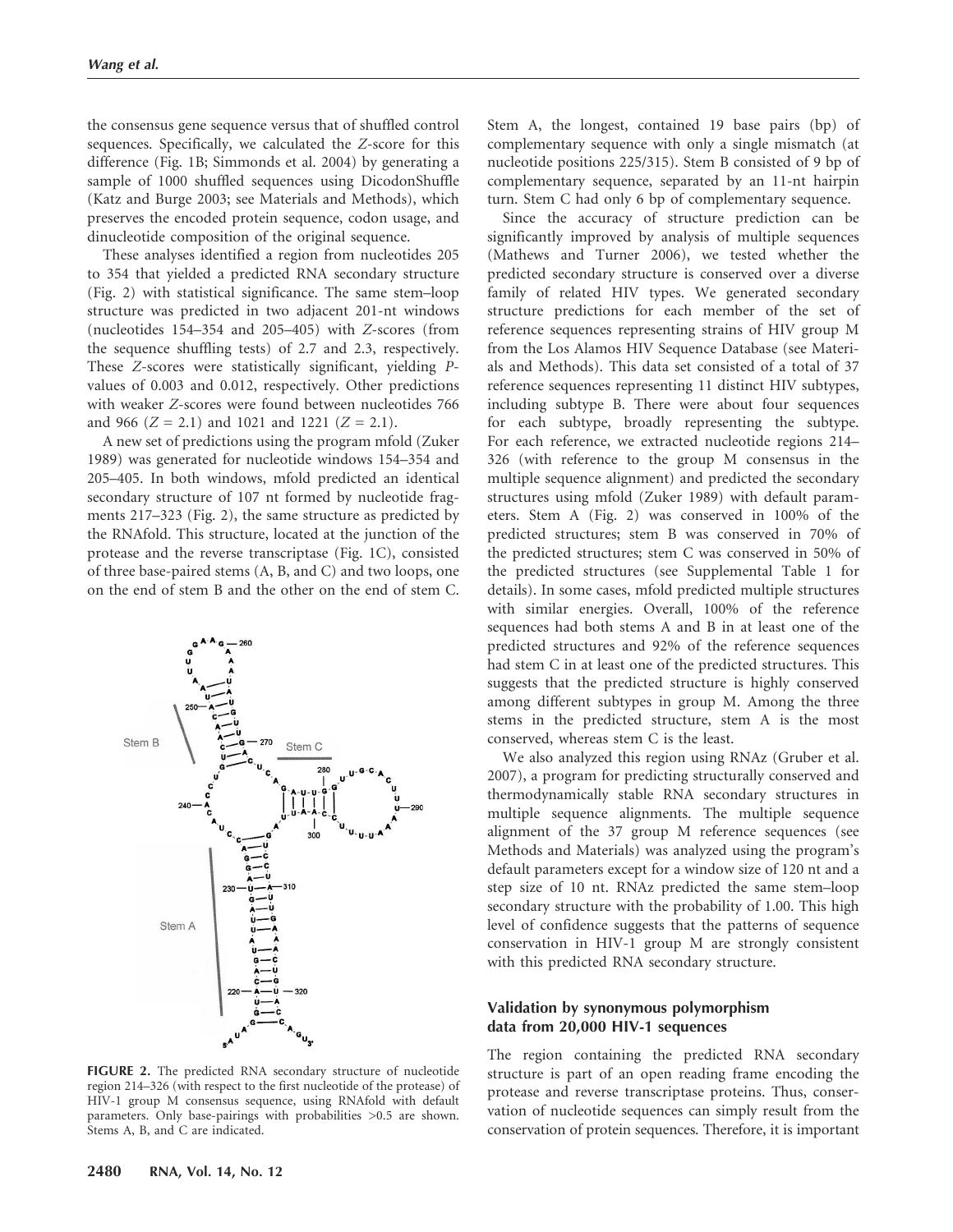to ask whether conservation in this region might simply be due to amino acid selection pressure (i.e., selection on the protein sequence), as opposed to conservation of the proposed RNA structure. Since synonymous mutations do not alter the amino acid sequence and thus are unaffected by amino acid selection pressure, measurements of conservation using only synonymous substitutions (such as ds, Ks) can distinguish specific evidence of selection on RNA structure and function from the more typical pattern of amino acid selection pressure (Xing and Lee 2006). The obvious question is whether the predicted base-pairing regions (i.e., stems A, B, and C) show markedly lower synonymous substitution rates than surrounding regions of the gene. Very large data sets of clinical HIV-1 sequences make it possible to answer this question by measuring synonymous variability for each codon position.

We computed a measure of synonymous variability from a data set of about 20,000 HIV-1 subtype B sequences (Chen et al. 2004). Following the previous analysis of Gog et al. (2007), synonymous variability was calculated for each codon position as the normalized mean pairwise distance (MPD) (raw data shown in Supplemental Fig. 1; see Materials and Methods for details). To ensure sufficient diversity of the data and minimize potential bias from phylogenetic effects, we had excluded sequences with <2% nucleotide diversity, so that in the final set including 20,000 sequences any two sequences were >2% different from each other. Over the 450 codon positions analyzed in the pol gene, the average MPD score was 0.206.

In order to reveal regions with suppressed synonymous variability, we calculated the moving average of the MPD score over a sliding window of 10 codons (Gog et al. 2007). The windowing analysis revealed five regions in the pol gene with unusually low synonymous substitution rates (Fig. 3A, I–V). Strikingly, regions IV (MPD value of 0.09) and V (MPD value of 0.07) corresponded directly to the complementary sequences of stem A in the predicted RNA secondary structure (Fig. 2). By contrast, the low synonymous variability of region I resulted from the fact that the first 13 codons of protease overlap with the reading frame of gag, the previous gene, and thus synonymous sites in this region of the pol gene were actually nonsynonymous sites (which, typically, have much lower variability, due to amino acid selection pressure) in the gag gene. We have not investigated the possible causes of region II or III.

We next examined in detail the correspondence between synonymous variability of individual sites and the predicted stem–loop structure (Fig. 3B). Both halves of stem A displayed unusually low levels of synonymous variability (MPD values of 0.02–0.10). Strikingly, the one mismatch in the predicted stem A structure, formed by positions 225 and 315, had dramatically higher levels of synonymous variability (MPD 0.32 and 0.18, respectively, similar to the average level of MPD in pol) than the predicted base-paired



FIGURE 3. Synonymous variability in the coding region of the pol gene. (A) The moving average of synonymous variability in windows of 10 codons with a step size of one codon. The variability of each codon is measured by normalized mean pairwise distance (MPD). The x-axis is average genomic coordinates of codons in the scanning window with respect to the first nucleotide in the protease; the  $y$ -axis is the averaged MPD score in the window. The five low synonymous variability regions, regions I–V, are indicated by arrows. The horizontal line indicates the average MPD score of the pol region. (B) The synonymous variability of the codon positions in the sequence region that folds into the predicted structure. The  $x$ -axis is the genomic coordinates as in A; the y-axis is the MPD score. The horizontal line indicates the average MPD score of the pol region. The base-pairing regions of stems A and B are indicated by boxes.

positions in stem A (mean MPD 0.04 with standard deviation 0.02). We evaluated the statistical significance of the low synonymous variability of the positions predicted to base-pair in stem A using the Wilcoxon rank test. This result was strongly significant (*P*-value of  $3 \times 10^{-4}$ ). Stem B also appeared to have reduced synonymous variability, although this result was weaker (P-value of 0.059), consistent with the short length of stem B, and stem C showed no significant reduction (P-value of 0.90). We also analyzed the synonymous variability of the two weaker predictions of base-paired stems between nucleotides 766–966 and 1021–1221; neither was statistically significant.

HIV-1 has been shown to have a tendency to become A-rich (van Hemert and Berkhout 1995). To assess the potential bias resulting from this nucleotide sequence pressure, we have calculated the percentage of A in the 107-nt region of the pol gene that folds into the secondary structure and compared it with that of the entire pol gene. The percentage of A is 32% (34/107) for this region and 39% (1190/3015) for the full pol gene, showing no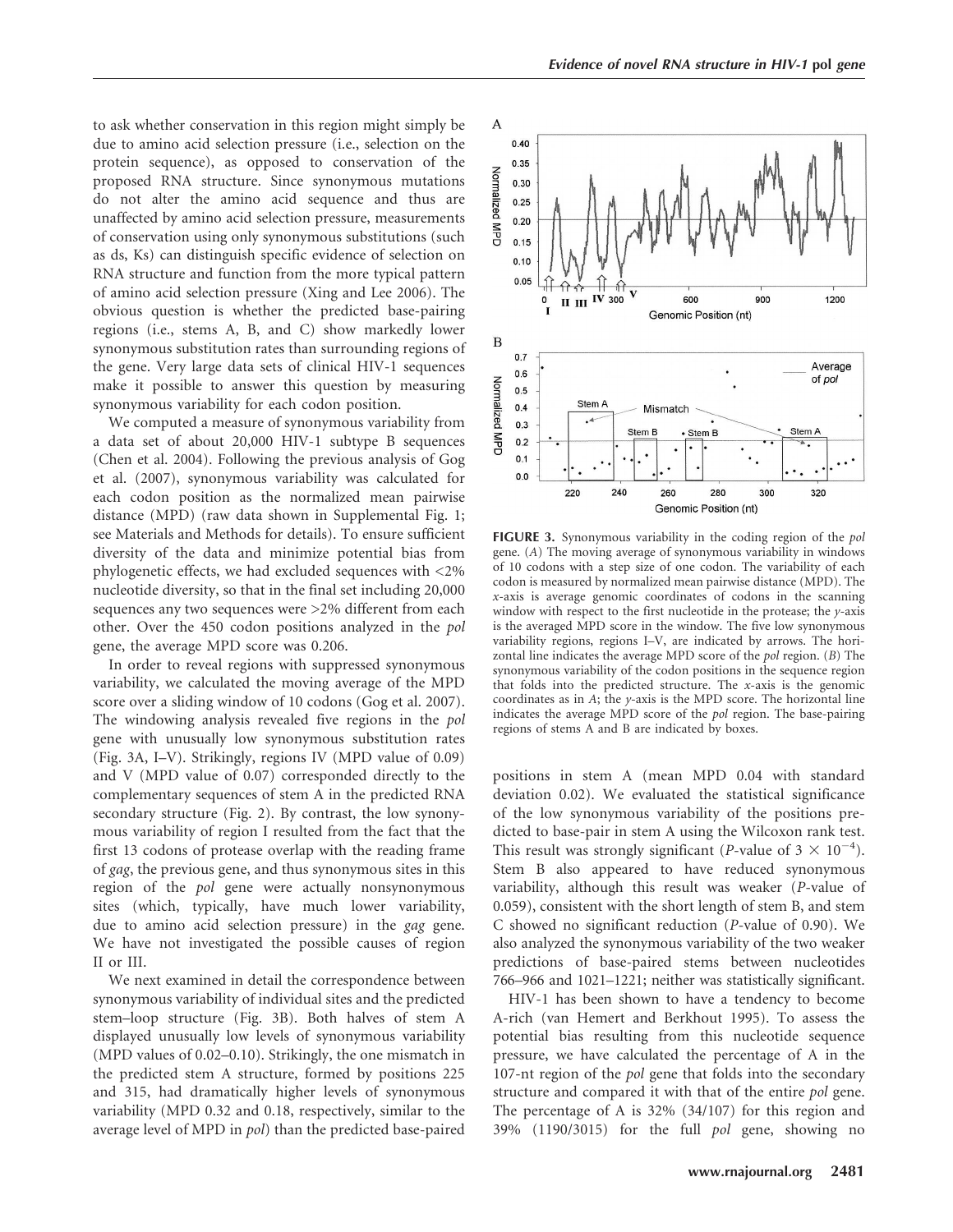significant difference (Fisher's exact test  $P$ -value = 0.3). Thus the data do not support A-pressure as an explanation for the low mutation rate observed in the secondary structure region.

# Validation of specific base pairs by analysis of covariant substitutions

With extremely large sequence data sets, it becomes possible to search for validation of base pairing by finding pairs of mutations that show strong covariance, indicating that they are ''compensatory mutations'' (Chen et al. 1999). Again, in a protein-coding region such as pol it is extremely important to screen out patterns of covariance that might be due to amino acid selection pressure (i.e., selection for compensatory mutations due to their effects on protein function) (Wang and Lee 2007). Since synonymous mutations do not alter the amino acid sequence, covariance between synonymous mutations cannot be due to amino acid selection pressure. We therefore analyzed covariance

between all possible pairs of synonymous mutations in pol, as an independent test of possible base pairings, using the same data set of 20,000 HIV-1 subtype B sequences (Chen et al. 2004).

This analysis highlights one striking feature of the predicted RNA secondary structure (Fig. 4A). By random chance, there is only a 1/3 probability that synonymous sites in one strand of an RNA stem will be base-paired to synonymous sites in the other strand. From this point of view, it is striking that synonymous sites base-paired only with synonymous sites in all three stems in the predicted RNA secondary structure (*P*-value =  $0.037$ ).

Covariance analysis yielded a sparse scatter of pairs of sites with statistically significant covariation (Fig. 4B; complete data in Supplemental Fig. 2; see Materials and Methods for details). No pattern was evident except for two clusters of strongly covarying pairs, each forming a line perpendicular to the diagonal, indicative of the antiparallel orientation required for a base-pairing hairpin structure. These two clusters corresponded directly to positions



FIGURE 4. Covariant synonymous mutations in the predicted RNA secondary structure. (A) The predicted structure of nucleotide regions 214– 326 (with respect to the first nucleotide of protease) of HIV-1 group M consensus sequence, using RNAfold with default parameters. Only basepairings with probabilities >0.5 are shown. The covariant substitutions are given in the boxes for each pair of covariant sites. The third nucleotide in each codon is in bold. Stems A and B are indicated. (B) The covariation map shows the strength of covariance of synonymous substitutions for each codon position pair. The x- and y-axes are coordinates for the codon positions, starting from the first codon in the protease. For a given codon position pair, the highest covariance value for any pair of synonymous mutations at the two positions is displayed on the map. The two clusters of strongly covarying sites are highlighted in circles and labeled with the corresponding stem index A or B.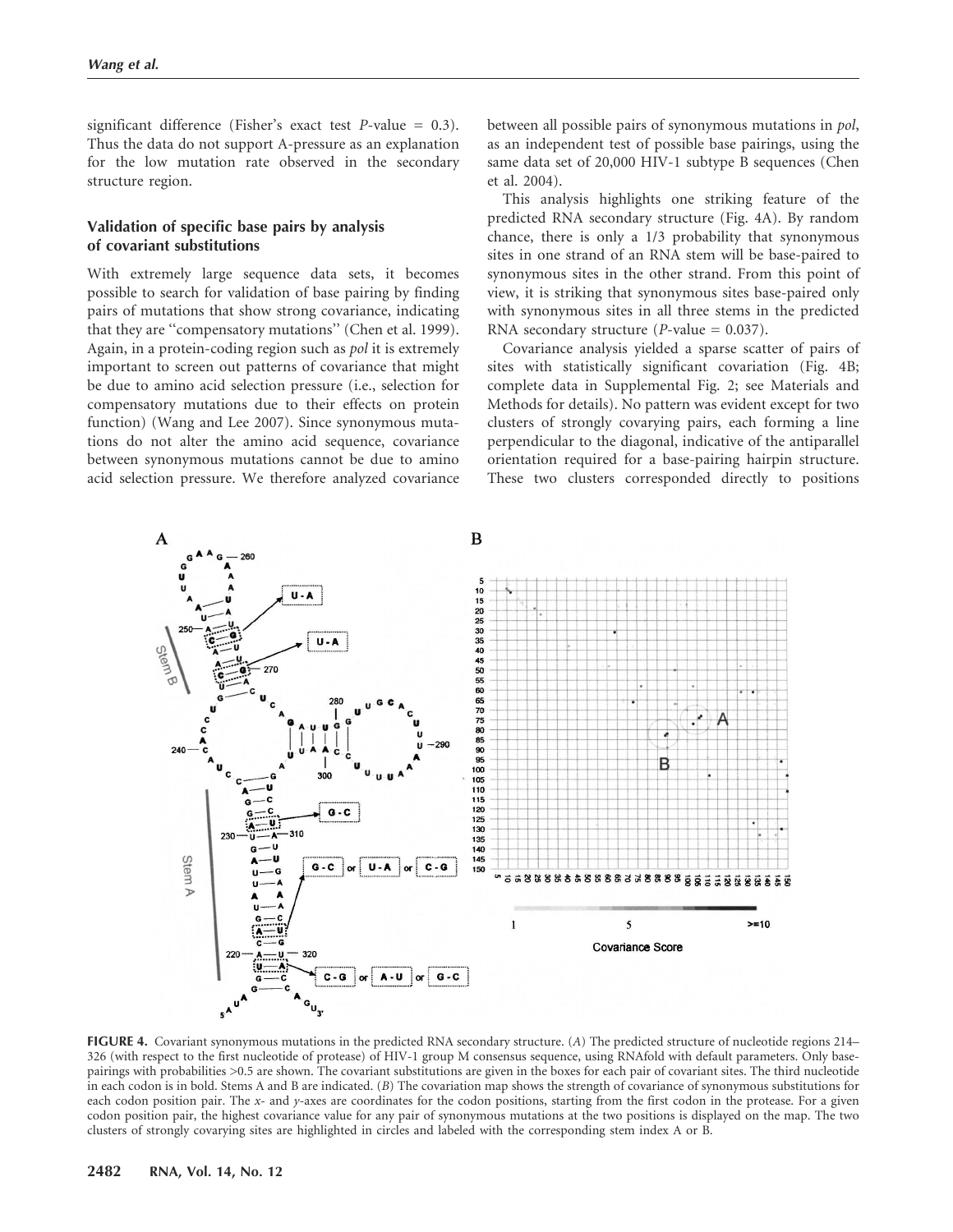predicted to be base-paired in stems A and B, respectively. Not only did the covarying pairs match precisely the positions predicted to pair, but 9 out of 10 pairs of nucleotide mutations formed standard Watson–Crick base pairs (see Fig. 4A and Supplemental Table 2). In addition, two pairs of sites in stem A each contained three pairs of covariant substitutions (Table 1). These covariance results were highly statistically significant, by both the chi-square test and Fisher's exact test (P-value  $< 10^{-10}$ ; see Materials and Methods). The existence of multiple covariant sites in stems A and B provides compelling independent evidence for the precise base pairs predicted by the RNA folding calculations.

To assess the significance of the synonymous covariation results as evidence for the predicted secondary structure, we performed several statistical tests. Considering all possible pairs of synonymous mutations within the 1.4-kb region analyzed in this study, there are a total of 124,663 possible synonymous mutation pairs that would satisfy Watson– Crick base pairing. Thus, to obtain a significance level of 0.01 after the Bonferroni correction, we set a P-value cutoff of  $10^{-7}$  for any specific synonymous mutation pair. Only 36 pairs (0.03% of the total) met this criterion for significant covariation. By contrast, of the only 16 possible pairs of complementary synonymous mutations at the pairing sites in the three stems of the proposed secondary structure (Fig. 4A), nine (or 56% of the total) were actually detected by this criterion as showing significant covariation. Indeed, the P-values for these pairs were strong (P-value ranging from  $10^{-8}$  to  $10^{-42}$ ). These data provide very strong validation for the predicted secondary structure, because they do not merely confirm the general region of the predicted stem, but specifically validate the precise basepairing of the predicted secondary structure. This is a statistically strong result. The likelihood of obtaining these results by random chance is only  $5.4 \times 10^{-29}$  (see hypergeometric test, Materials and Methods).

Covariant substitutions were observed not only in HIV-1 subtype B sequences but also in subtype H. In the group M consensus sequence, there was one paired C and G at nucleotide positions 249 and 267, respectively, which was located in stem B. This pair of sites remained complementary after substitutions at both positions in subtype H, to nucleotides U and A, respectively. The covariant substitutions provide independent confirmation of the secondary structure inferred from both the synonymous variability analysis and the free energy-based folding.

#### Experimental validation using the SHAPE assay

We probed the secondary structure using selective 2'hydroxyl acylation and primer extension (SHAPE). SHAPE exploits the difference in reactivity between paired and unpaired nucleotides toward N-methylisatoic anhydride (NMIA) (Merino et al. 2005; Wilkinson et al. 2006). NMIA modifies an RNA at a 2' hydroxyl, and the modification blocks subsequent primer extension using a reverse transcriptase. The products of reverse transcription are examined using sequencing gels, enabling direct readout of the modification pattern. Increased gel band intensities in the NMIA-treated lane  $(+)$  versus the untreated lane  $(-)$ identify RNA residues that are reactive and thus likely unpaired.

A 113-nt sequence fragment of a HIV-1 subtype A1 reference (see Materials and Methods) that contains the proposed structure was synthesized using in vitro transcription and was subjected to SHAPE analysis (Fig. 5). We observed high reactivity (>50%) for the nucleotides in the loops of the B and C stems, the junctions between stems A and B and stems C and A, as well as the  $5'$  and  $3'$  flanking regions. In contrast, stems A and B show little NMIA reactivity, indicating that they are strongly base-paired as in the predicted secondary structure. Stem C, the shortest

|                | Observed       | A  |               |    | U(wt)  |
|----------------|----------------|----|---------------|----|--------|
|                |                |    |               | 50 | 166    |
| Nucleotide 321 |                |    |               |    |        |
|                |                |    |               |    |        |
|                | A(wt)          | 42 | 76            | 93 | 20,584 |
|                | Nucleotide 222 |    |               |    |        |
|                | Observed       | G  |               |    | A(wt)  |
|                | A              |    |               |    | 50     |
| Nucleotide 318 | G              |    |               |    | 56     |
|                |                | 12 |               |    | 26     |
|                | U(wt)          | 54 | $\mathfrak b$ | 13 | 20,798 |

The numbers indicating the standard Watson–Crick base pairs are shown in bold. (wt) the consensus.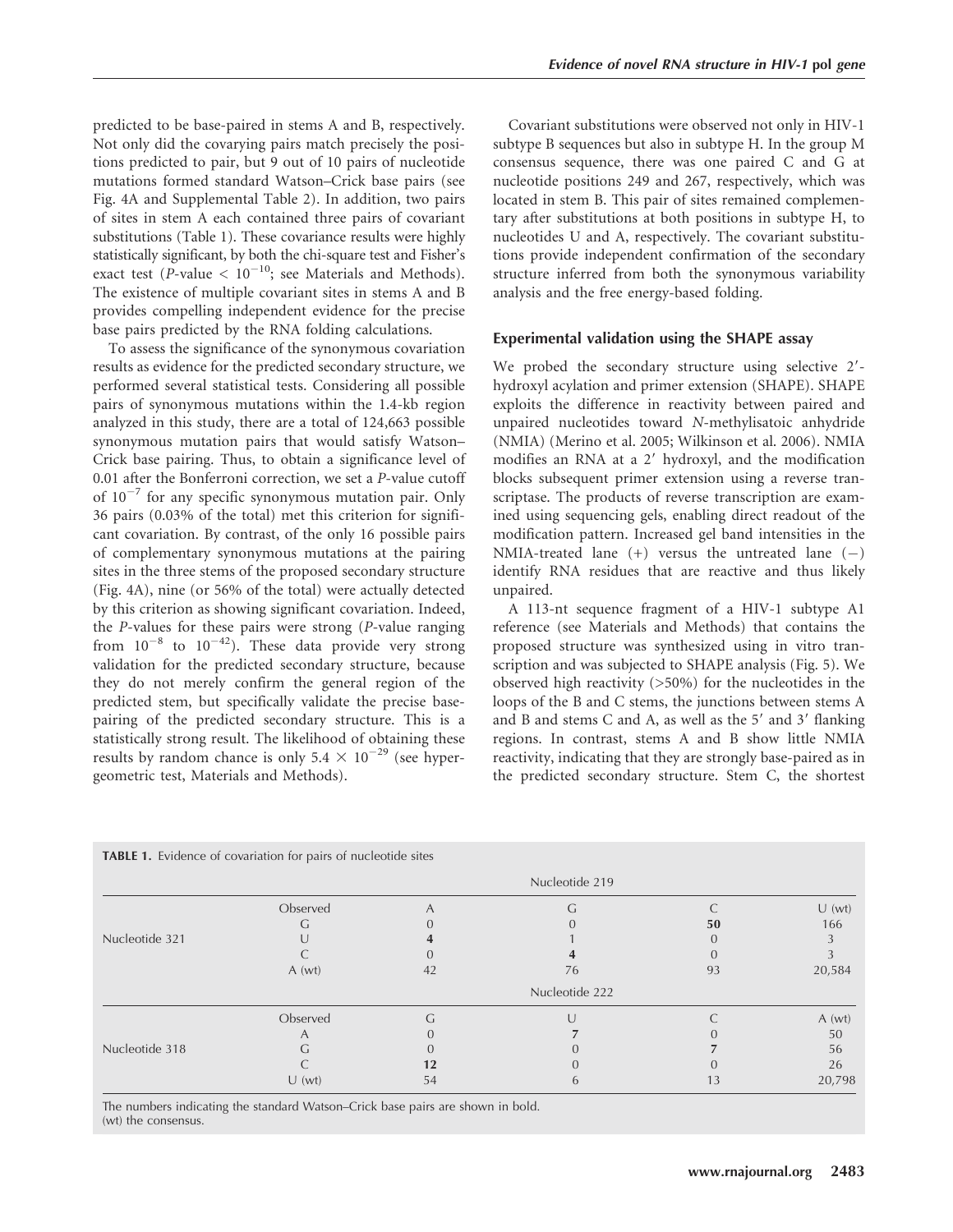

FIGURE 5. SHAPE analysis of the proposed HIV secondary structure. (A) Sequencing polyacrylamide gels showing SHAPE analysis of the RNA after running 1.5 h (left) and 3 h (right) at 60 W, as was necessary to resolve bands on the 5' and 3' ends. The lanes marked U and G are sequencing lanes, in which ddATP and ddCTP were added to the reverse transcription to cause chain termination at U and G sites. NMIA lanes  $(+)$  and  $(-)$  correspond to incubation with 60 mM NMIA for 45 min at 37°C and a control with NMIA omitted. The flexible segments are visible as regions of increased NMIA modification in the (+) lane as compared to the (-) lane. The asterisks indicate the pauses of reverse transcription even in the absence of NMIA, likely caused by the helices A and C. (B) SHAPE modification intensities, determined from the gels in A. SHAPE intensities of residues 214–309 were determined from the 3-h gel, and 310–326 from the 1.5 h gel. Bars show the amounts of modification at each position relative to the most highly modified nucleotide. (C) SHAPE modification intensities mapped onto the secondary structure, showing regions of heavy modification at unpaired nucleotides. The structure was generated using RNAfold. Only base pairings with probabilities >0.5 are shown. Residues with intensities between 25% and 49% and 50% and 100% are shown in orange and red, respectively. The sequence used in this analysis was retrieved from a reference genome of HIV-1 subtype A1 (GenBank accession number: U51190) from the Los Alamos HIV Sequence Database.

helix, shows modest to low degrees of modification. In addition, the reverse transcriptase tends to pause at the 3' end of strong secondary structures. Under the conditions we used, strong pauses in reverse transcription were observed for stems A and C even in the absence of NMIA (Fig. 5A, asterisks), consistent with our predicted secondary structure. Therefore, the SHAPE data support the novel 3 stem RNA structure that we have proposed.

#### DISCUSSION

# Detection of an RNA secondary structure using evolutionary data

The first indication of this novel secondary structure came from our previous studies of HIV mutation covariance in clinical HIV samples (Chen et al. 2004; Wang and Lee 2007), which identified the unusual pattern of synonymous mutation covariance shown in Figure 4. The clear ''diagonal'' pattern in the covariance matrix, the remarkable conservation of Watson–Crick base-pairing by compensatory mutations, and the obvious sequence complementarity of these regions immediately indicated an RNA secondary structure.

Subsequent secondary structure prediction using both thermodynamic prediction methods as well as methods that exploit the large amount of comparative sequence data—around 20,000 clinical HIV samples—yielded a consistent folding prediction across the HIV-1 group M family. The thermodynamic prediction programs mfold and RNAfold both predicted a secondary structure matching the base pairing seen in our covariance data. In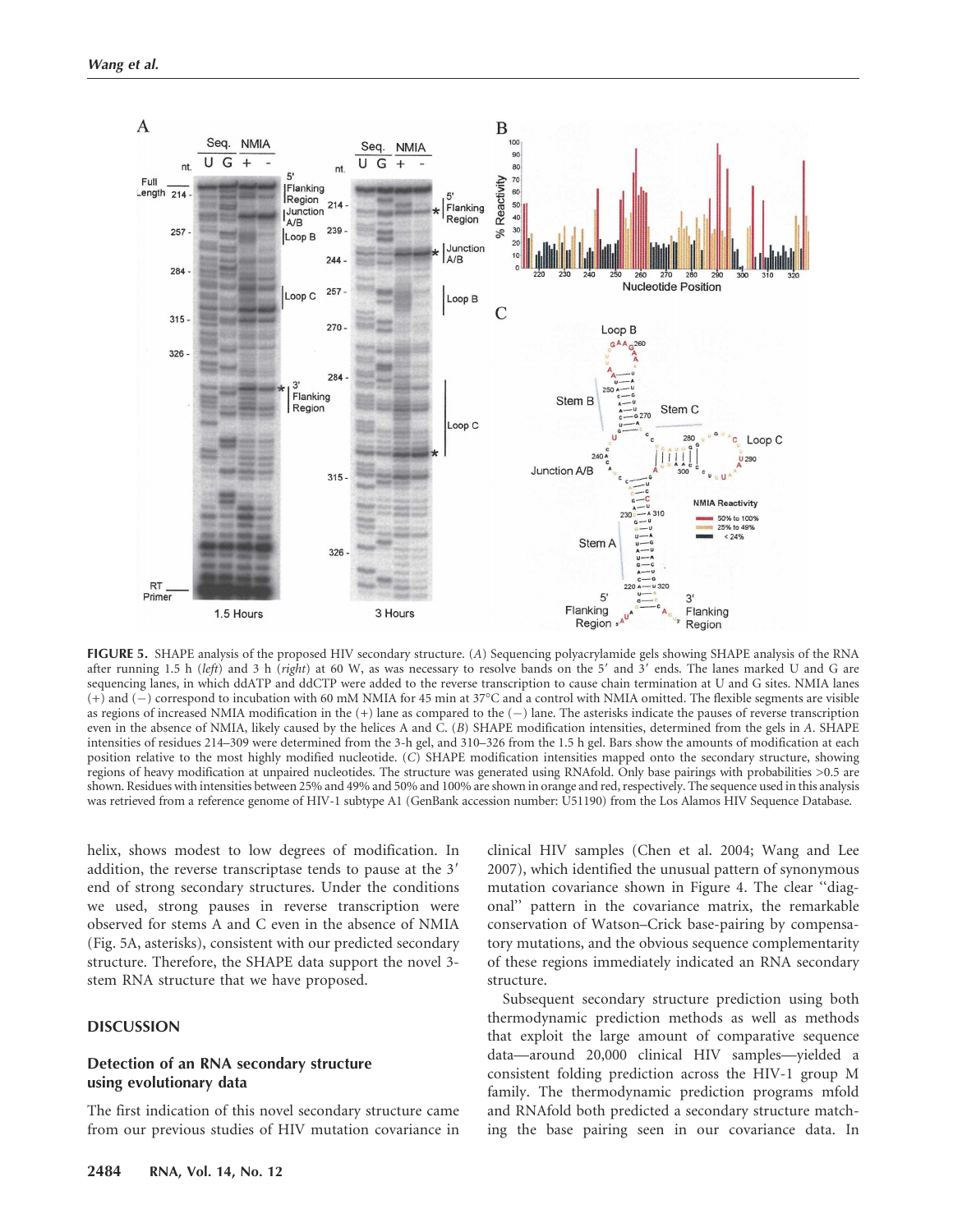addition, the folding free energy of the native sequence was significantly lower than those of shuffled control sequences (Fig. 1), indicating a statistically significant result. Moreover, stems A and B persisted in the predictions of all the sequences throughout the diverse set of reference sequences of HIV-1 group M. Also, the base-paired regions of the predicted structure were highly conserved at the nucleotide level, even at synonymous sites, which have no effect on the protein sequence (Fig. 3). In the coding regions of viral genomes, reduced synonymous mutation rates have been found to be a signature for nucleotide secondary structures (Simmonds and Smith 1999) or other nucleotide regulatory sequences (Gog et al. 2007). It should be noted that our bioinformatics analysis focuses on positive-strand RNA, because the HIV life cycle includes only positive-strand RNA, and the biological relevance of the negative strand is not clear.

It should be emphasized that these evolutionary data provide evidence not only of a secondary structure, but also of its functional importance to the reproductive fitness of HIV. We first predicted this secondary structure based on measurements of selection pressure against synonymous mutations and synonymous mutation covariance. We observed that specific synonymous mutations occur far less frequently than would be expected under a neutral model, indicating that individual viruses containing these mutations reproduced much less successfully than viruses with comparable mutations at other sites. If our selection pressure measurements had a purely spurious basis, predictions based upon them should also be spurious. The fact that their predicted base-paired regions have been validated by the SHAPE experiment suggests that they represent real selection pressures. All of the available evidence indicates that even a single mutation disrupting this base-pairing will have much lower reproductive success (as measured by our data from wild HIV populations) than comparable synonymous mutations at other nearby sites. This is evidence of an important function, but with no suggestion of what that function might be.

There are a variety of computational methods (Hofacker et al. 2002; Knudsen and Hein 2003; Pedersen et al. 2004) that combine covariant substitution models with the thermodynamic prediction methods. These methods are superior if we have only a small set of sequences, where the evidence from covariant substitutions can hardly infer the secondary structure by itself. In our analysis, the large sequence data set enables the covariance information to serve as independent evidence for the predicted structure, predicting individual base pairs with significant P-values.

# Experimental detection of RNA secondary structure using SHAPE

SHAPE appears to be an effective and efficient new approach for detecting RNA secondary structure. Based on the principle that unpaired regions are more accessible to NMIA acylation (Merino et al. 2005), it exploits the fact that acylated nucleotides will terminate reverse transcription to yield a result that can be easily read out like a sequencing gel. Originally developed by Weeks and coworkers, it has been applied to a variety of problems including studies of tRNA and the dimerization domain of a retroviral genome (Badorrek and Weeks 2005; Wilkinson et al. 2005), yielding results consistent with established methods of structure analysis. Another study has demonstrated the accuracy of a SHAPE analysis of the telomerase RNA using NMR (Chen et al. 2006). Recently, SHAPE was applied to a different section of the HIV-1 genome, the first 906 nt of the 5' noncoding region (Wilkinson et al. 2006), revealing several secondary structural elements. These studies indicate that SHAPE is a robust and widely applicable technique.

There is a striking level of agreement between the SHAPE results, which measure nucleotide accessibility and conformation versus the synonymous mutation and covariance results, which measure evolutionary selection pressure. They both give strong evidence supporting stems A and B (Figs. 3–5). In contrast, at stem C, the most flexible stem structure according to SHAPE, there is no evidence of conservation in comparative sequence analyses. First, stem C shows no significant reduction in synonymous variability vs. neighboring regions (P-value = 0.9). Second, no significant mutation covariation was detected in stem C (Fig. 4). Third, among the 37 reference sequences of HIV-1 group M, the stem C is the least conserved stem in the predicted structure (Supplemental Table 1).

# Role of the RNA secondary structure

What is the possible biological function of this secondary structure? This is largely unknown. One possibility in the literature is that it might assist recombination. The predicted structure is similar to a secondary structure whose role in recombination in HIV has been well studied (Galetto et al. 2004). They both contain an  $\sim$ 20-bp-long stem at the base (Fig. 2, stem A versus S1 by Galetto et al. [2004]); they both contain a 7-9 bp stem (Fig. 2, stem B versus S2 by Galetto et al. [2004]) less than 10 nt downstream of stem A or S1, with a bubble on the end of the stem B or S2. In addition, the well-studied structure contains an 18-nt bubble (Galetto et al. 2004, L1) downstream of stem S2, while downstream of the corresponding stem B there is also a bubble of 16 nt at the end of stem C. In contrast to the similarity between our predicted structure and the structure known to assist recombination, the predicted structure is less similar to the secondary structures in HIV with other functions, such as TAR (Berkhout 1992) and the gag/pol frame-shift hairpin (Parkin et al. 1992), both of which are single stem–loop structures, as well as RRE (Malim et al. 1989), which is a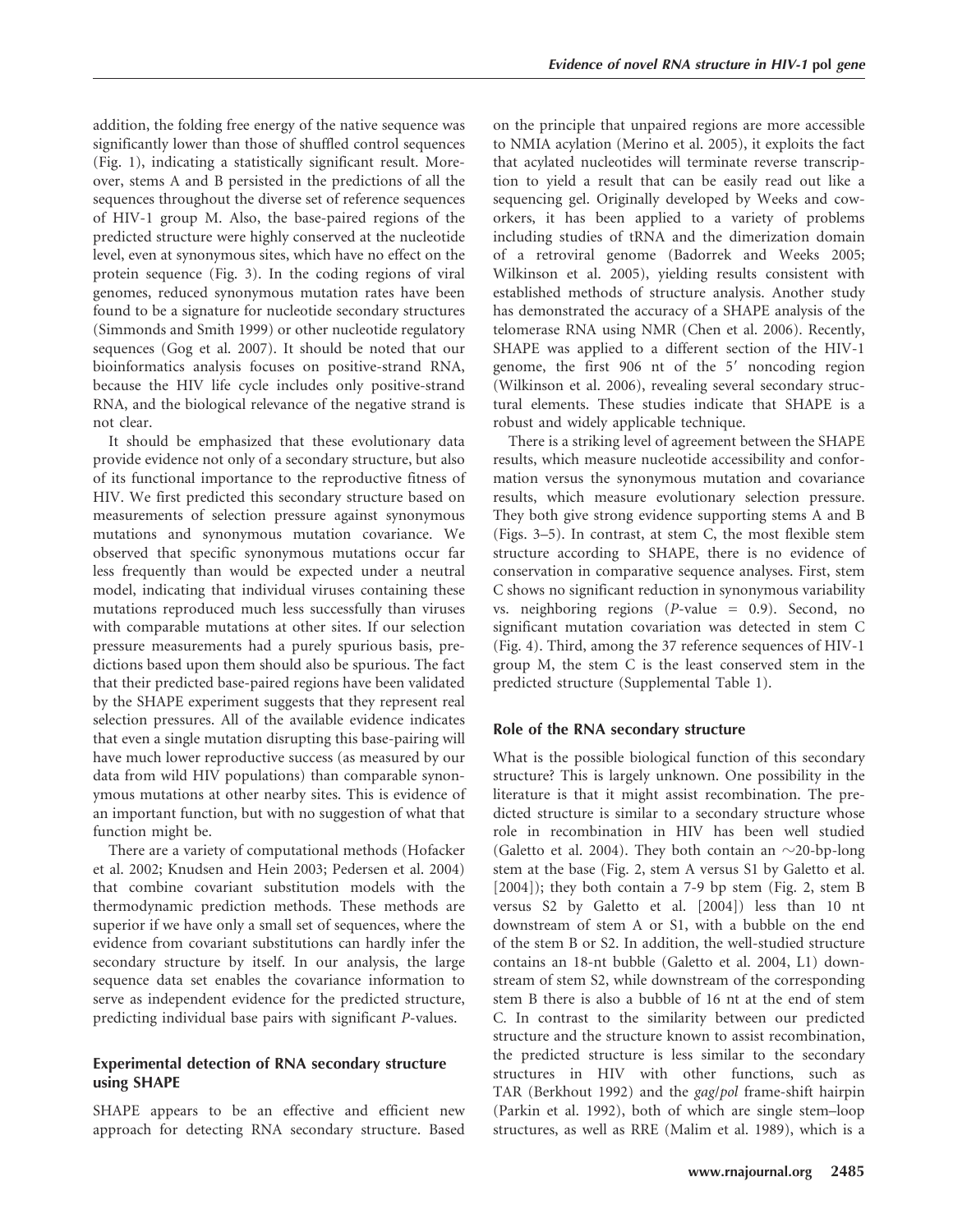more complicated structure with compounded stem–loop structures.

Based on the example of the S1/S2 structure (Galetto et al. 2004), one might predict that a recombination hot spot could be found within our proposed structure (Galetto et al. 2006). Recombination breakpoints have been found in nucleotide region 230–330, i.e., in the sequence that folds to the predicted structure, between the pol gene sequences from different subtypes, such as between subtypes A and B, A and D, and B and D, as well as between B and F (Quarleri et al. 2004; Yang et al. 2004; Sa Filho et al. 2005). However, the existence of breakpoints in this region is insufficient to define a recombination hot spot. Laboratory experiments need to be designed specifically to test the hypothesis that the recombination frequency in this region is higher than that of the neighboring regions (Moumen et al. 2001).

However, even if this explanation were correct, it seems unlikely that recombination alone could explain the very strong levels of selection pressure observed in this sequence region, implying the possibility of other, more important functions. An obvious first step would be to measure the effect of these synonymous mutations on HIV reproductive success in standard laboratory assays. If this secondary structure is shown to be important for the viral life cycle in the laboratory, it will be both interesting and possible to dissect its functional importance experimentally.

## MATERIALS AND METHODS

#### HIV-1 subtype B sequence data

This data set contained just subtype B sequences, mostly from patients under antiretroviral drug treatment (Chen et al. 2004; Pan et al. 2007). These sequences cover 450 codons, including the whole protease (99 codons) and the first 351 codons of the reverse transcriptase. Multiple sequence alignments and mutation detection were performed as previously described (Chen et al. 2004). To ensure sufficient diversity of the data and minimize potential bias from phylogenetic effects, we excluded sequences with less than 2% nucleotide diversity. After filtering, there are 20,042 sequences available, which have been included in this analysis.

#### HIV-1 consensus sequences and reference sequences

The consensus sequence of HIV-1 group M was downloaded from the Los Alamos HIV Sequence Database version August 2004. Aligned HIV-1 group M reference sequences were downloaded from HIV-1 Subtype Reference Alignments in the version 2007 of Los Alamos HIV Sequence Database.

# Thermodynamic prediction, free energy calculation, and base-pair probabilities

RNAfold in the Vienna package version 1.6.1 and mfold version 3.2 (http://frontend.bioinfo.rpi.edu/) were used to predict structures using the default parameters. RNAfold was also used to measure the MFE for each sequence with its default parameters. It predicts the free energy of the most stable RNA structure for a given sequence. The base-pair probabilities were calculated by RNAfold as well (McCaskill 1990).

#### Sequence shuffling tests

All sequence randomization was carried out using the Dicodon-Shuffle algorithm (Katz and Burge 2003), which retains the dinucleotide composition at the  $(3,1)$ ,  $(1,2)$ , and  $(2,3)$  positions as well as the encoded amino acid sequence and codon usage of the native coding sequence. The program was downloaded from the authors' website at ftp://hollywood.mit.edu.

#### Measure of synonymous variability

At each amino acid position, we calculated the normalized mean pairwise distance (MPD) as described (Gog et al. 2007). The MPD, as a measure of sequence variability, is the sum of all individual pairwise distances divided by the number of pairs  $[n]$ sequences give  $n(n - 1)/2$  possible sequence pairs]. At each amino acid position, we only analyzed codons coding the most frequent amino acid, so that the difference between any two codons is synonymous. Hence, these MPD scores do not reflect the amino acid-level selection (Simmonds and Smith 1999). To take codon bias into consideration, the MPD score is normalized by the expected MPD given the distribution of codons for that amino acid in the whole segment (Gog et al. 2007). At positions with invariant tryptophan and methionine codons, the expected MPDs are zero. Positions with these amino acids are not included in our moving average calculation.

#### Measure of covariance

We used Fisher's exact test (Fisher 1922; Agresti 1992) to test for nonrandom associations between mutation  $\alpha$  at position X and mutation  $\beta$  at position Y, by computing the P-value for the twosided test using the 2  $\times$  2 contingency table:  $N_{X\alpha Y\beta}$ ,  $N_{X\alpha Y0}$ ,  $N_{X0Y\beta}$ , and  $N_{X0Y0}$ .  $N_{X\alpha Y\beta}$  is the number of samples that have mutation  $\alpha$  at position X and also mutation  $\beta$  at position Y;  $N_{X\alpha Y0}$  is the number of samples that have mutation  $\alpha$  at position X but no mutation at position  $Y; N_{X0YB}$  is the number of samples that have no mutation at position X and have mutation  $\beta$  at position Y; N<sub>X0Y0</sub> is the number of samples that have mutations at neither position. We computed the odds ratio, its confidence interval (95% two-sided), and the Pvalue using the fisher.test function from the statistical software package R. The lower-bound estimate for the strength of covariation, based on a 95% confidence interval, is defined as the covariance score.

#### Covariation map

The covariation map was derived as described (Wang and Lee 2007). Only statistically significant mutation pairs ( $P < 10^{-8}$  for a single pair by Fisher's exact test, yielding a significance level of 0.003 for each pair after the Bonferroni correction for all possible synonymous mutation pairs) were included in our analysis. For a given codon position pair, the strongest covariance score for any pair of synonymous mutations at the two positions was displayed in the map.

# Chi-square test and Fisher's exact test for covariant sites involving multiple pairs of mutations

The chi-square test (the chisq.test function from the statistical software package R) was used to test for nonrandom associations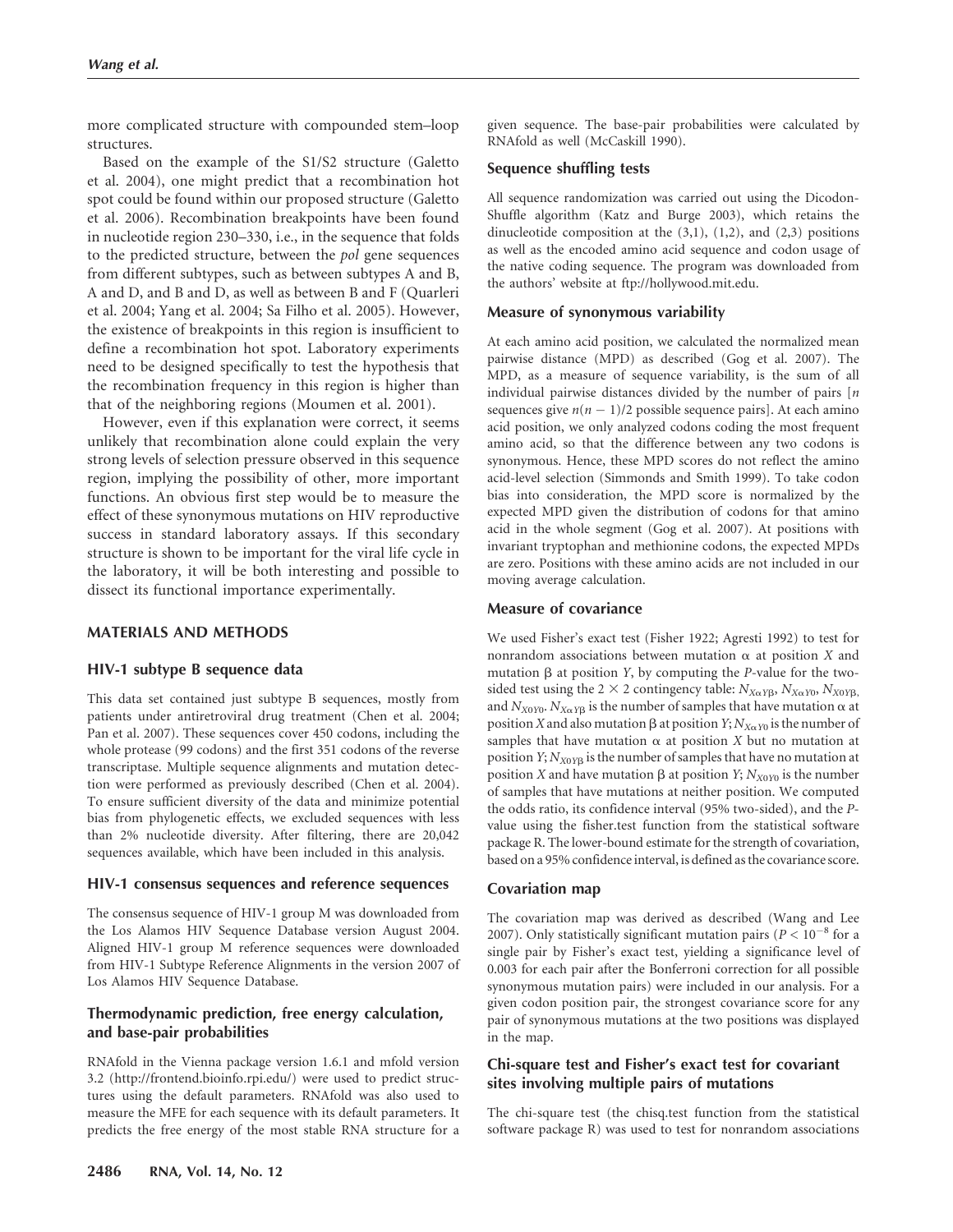between synonymous mutations at position X with those at position Y. The contingency table used in the chi-square test has two variables for positions X and Y, respectively, each including all possible synonymous mutations at that position. The number in the contingency table where X is  $\alpha$  and Y is  $\beta$ indicates the number of samples having synonymous difference  $\alpha$ at position  $X$  and synonymous difference  $\beta$  at position  $Y$ .

Fisher's exact test (the fisher.test function from the statistical software package R) was used on the same contingency table, except the columns and rows associated with the wild type (consensus), because the program cannot handle the large numbers in these columns and rows.

## Hypergeometric significance test for enrichment of covariant mutation pairs

Assuming there are M pairs of strongly covariant mutations out of a total of  $N$  pairs and we observed  $m$  pairs of strongly covariant mutations in a subset containing  $n$  pairs, the statistical significance that the subset is enriched with strongly covarying pairs is inferred by the probability that  $m$  or more strongly covarying pairs are observed in the subset under a random model. Under the random model, if we randomly draw  $n$  pairs from the total set of  $N$  pairs, the probability that  $m$  of them are strongly covarying pairs follows the Hypergeometic distribution (dhyper function in the statistical software package R).

# SHAPE analysis

#### Cloning and transcription

The SHAPE method (Merino et al. 2005; Wilkinson et al. 2006) was used to probe unpaired regions in the predicted secondary structure. A 113-nt sequence fragment, nucleotides 1833–1945 of a reference genome of HIV-1 subtype A1 (GenBank accession number: U51190), was synthesized using in vitro transcription. The RNA was cloned into the pUC19 vector between EcoRI and XbaI restriction sites. The construct contains, in addition to the HIV sequence, a  $5'$  linker and a  $3'$  linker containing the RT primer binding site (Wilkinson et al. 2006). This cloned plasmid was linearized with XbaI and used in run-off transcription by T7 RNA Polymerase (Milligan and Uhlenbeck 1989). Transcriptions were precipitated in ethanol and purified on a 6% denaturing polyacrylamide gel (29:1 acrylamide:bis-acrylamide). The RNA was resuspended in  $0.5 \times$  TE buffer (5 mM Tris at pH 7.5, 0.5 mM EDTA).

#### Radiolabeling

Reverse transcription primer from IDT (Integrated DNA Technologies) was labeled using  $\gamma^{32}P$  ATP and polynucleotide kinase. The labeled, full-length primer was purified on a 20% denaturing polyacrylamide gel. The primer was ethanol precipitated before use in reverse transcription.

#### NMIA modification

We followed the method of Wilkinson et al. (2006) with a few modifications. We annealed 12 pmol of RNA at 95°C for 3 min, then chilled it at 4°C for 1 min. We then added  $3.33\times$  annealing buffer (333 mM HEPES at pH 8.0, 20 mM MgCl<sub>2</sub>, 333 mM NaCl)

and incubated at 37°C for 20 min. The annealed RNA was treated with 6 mM NMIA in DMSO or DMSO alone for 45 min at 37°C, then ethanol precipitated and reverse transcribed.

#### Sequencing gel running and analysis

Sequencing reactions were run on a 12% denaturing polyacrylamide gel. The sequencing gels were run at 60 W for the indicated times and dried at 80°C for 60 min, and then exposed to a storage phosphor screen for 72 h. The gel images were produced using a Typhoon phosphorimager (GE Healthcare). Analysis and quantification were carried out using the SAFA program (Das et al.  $2005$ ). Band intensities in the NMIA  $(-)$  lane were subtracted from the (+) lane in order to determine the contribution of NMIA to the signal in the (+) lane, and the highest degree of NMIA modification was set to 100%.

#### SUPPLEMENTAL DATA

Supplemental material can be found at http://www.rnajournal.org.

# ACKNOWLEDGMENTS

We thank Alex Alekseyenko, Mijeong Kang, Aron Yoffe, and the three anonymous reviewers for helpful comments and discussions on the manuscript; Art Poon for helping to calculate the covariation controlling for phylogeny; and Frederick Bibollet-Ruche, Matteo Negroni, Frank Maldarelli, and Paul Sharp for helpful discussions on the potential function of the structure. This work was supported by grants from the NIH (U54 RR021813) and DOE (DE-FC02-02ER63421), a Dreyfus Foundation Teacher-Scholar Award to C. L., and UCLA dissertation year fellowship and UCLA AIDS Institute fellowship (UCLA AIDS Institute, and the UCLA Center for AIDS Research [AI28697]) to Q.W.

Received January 24, 2008; accepted September 24, 2008.

#### REFERENCES

- Abbink, T.E. and Berkhout, B. 2003. A novel long distance basepairing interaction in human immunodeficiency virus type 1 RNA occludes the Gag start codon. J. Biol. Chem. 278: 11601–11611.
- Agresti, A. 1992. A survey of exact inference for contingency tables. Stat. Sci. 7: 131–177.
- Badorrek, C.S. and Weeks, K.M. 2005. RNA flexibility in the dimerization domain of a  $\gamma$  retrovirus. Nat. Chem. Biol. 1: 104– 111.
- Berkhout, B. 1992. Structural features in TAR RNA of human and simian immunodeficiency viruses: A phylogenetic analysis. Nucleic Acids Res. 20: 27–31.
- Chen, Y., Carlini, D.B., Baines, J.F., Parsch, J., Braverman, J.M., Tanda, S., and Stephan, W. 1999. RNA secondary structure and compensatory evolution. Genes Genet. Syst. 74: 271–286.
- Chen, L., Perlina, A., and Lee, C.J. 2004. Positive selection detection in 40,000 human immunodeficiency virus (HIV) type 1 sequences automatically identifies drug resistance and positive fitness mutations in HIV protease and reverse transcriptase. J. Virol. 78: 3722– 3732.
- Chen, Y., Fender, J., Legassie, J.D., Jarstfer, M.B., Bryan, T.M., and Varani, G. 2006. Structure of stem–loop IV of Tetrahymena telomerase RNA. EMBO J. 25: 3156–3166.